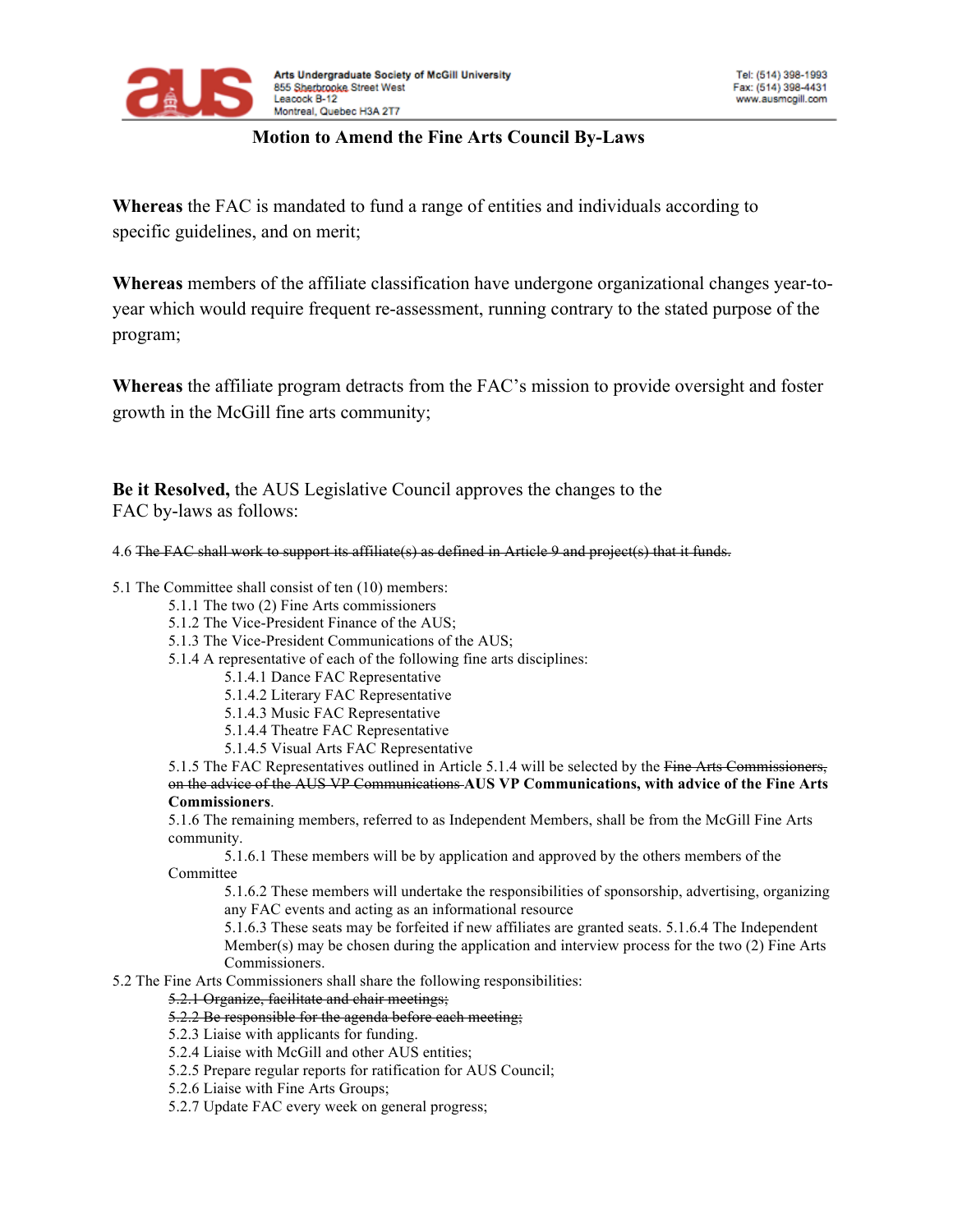

5.2.8 Be responsible for the public image of the FAC.

Article 6 – Meetings of FAC

6.1 Quorum shall be six of ten members of the FAC.

6.2 Meetings shall be chaired by the **AUS VP Communications** Fine Arts Commissioners.

- 6.3 Meetings shall be held at the discretion of the **AUS VP Communications** Fine Arts Commissioners.
- 6.4 The FAC may invite funding applicants to prepare a presentation for the FAC.

Article 7 – Applicants for Funding and affiliate budgets

7.1 Applications for funding and affiliate budgets must be passed by a majority vote of FAC.

7.1.1 Members who are involved in the project or budget must declare conflict

of interest and refrain from voting.

7.2 To be considered, an applicant must fill out the application for funding in full.

7.3 The FAC may award funding in full, in part or deny funding entirely.

7.4 The FAC is encouraged to give feedback and support on applications.

## 7.5 **All decisions of the FAC shall be brought to the AUS Legislative Council for ratification.** 7.5.1 **No funding regarding an application shall be distributed until such time that the AUS**

## **Legislative Council ratifies the allocation, if it should choose to do so.**

7.6 The FAC shall allocate funding to the projects it deems worthy in considering the

reach of project, qualification of applicant, viability of project, contribution to the

annual Nuit Blanche event, and any other criteria the FAC deems relevant.

7.6 The affiliates' allocations shall be as follows:

7.6.1 STEPS will be funded \$550 per issue for 2 magazines of the FAC's budget each year.

7.6.2 AUTS will receive \$500 of the FAC's budget each year.

7.6.3 The Fridge Door Gallery will receive \$750 of the FAC's budget each year.

7.6.4. The VEG will receive \$550 per issue for 2 magazines of the FAC's budget each year.

7.6.5 Leacock's will receive \$750 of the FAC's budget each year.

7.7 This funding will be guaranteed provided that it does not create a surplus in the Affiliate Member's budget.

**7.7 The FAC shall give priority for funding to applicants internal to, or affiliated with the AUS.**

**7.7.1 Second priority shall be given to applicants primarily serving Arts students.**

**7.7.2 All other applications shall be considered only after prioritized applicants.**

**7.7.3 Allocations to any applicant without a primary focus on Arts students shall not exceed ten percent of the Fine Arts Council's funding budget.**

**7.8 The affiliates' allocations shall be as follows:**

**7.8.1 STEPS will be funded \$550 per issue for 2 magazines of the FAC's budget each year.**

**7.8.2 AUTS will receive \$500 of the FAC's budget each year.**

**7.8.3 The Fridge Door Gallery will receive \$750 of the FAC's budget each year.**

**7.8.4. The VEG will receive \$550 per issue for 2 magazines of the FAC's budget each year.**

**7.8.5 Leacock's will receive \$750 of the FAC's budget each year.**

7.9 This funding will be guaranteed provided that it does not create a surplus in the Affiliate Member's **budget.**

Article 9 – Affiliates of the FAC

9.1 The FAC shall officially recognize and finance these Fine Arts endeavours as official

FAC affiliates:

9.1.1 Steps Magazine

9.1.2 Arts Undergraduate Theatre Society (AUTS)

9.1.3 Fridge Door Gallery

9.1.4 The VEG

9.1.5 Leacock's